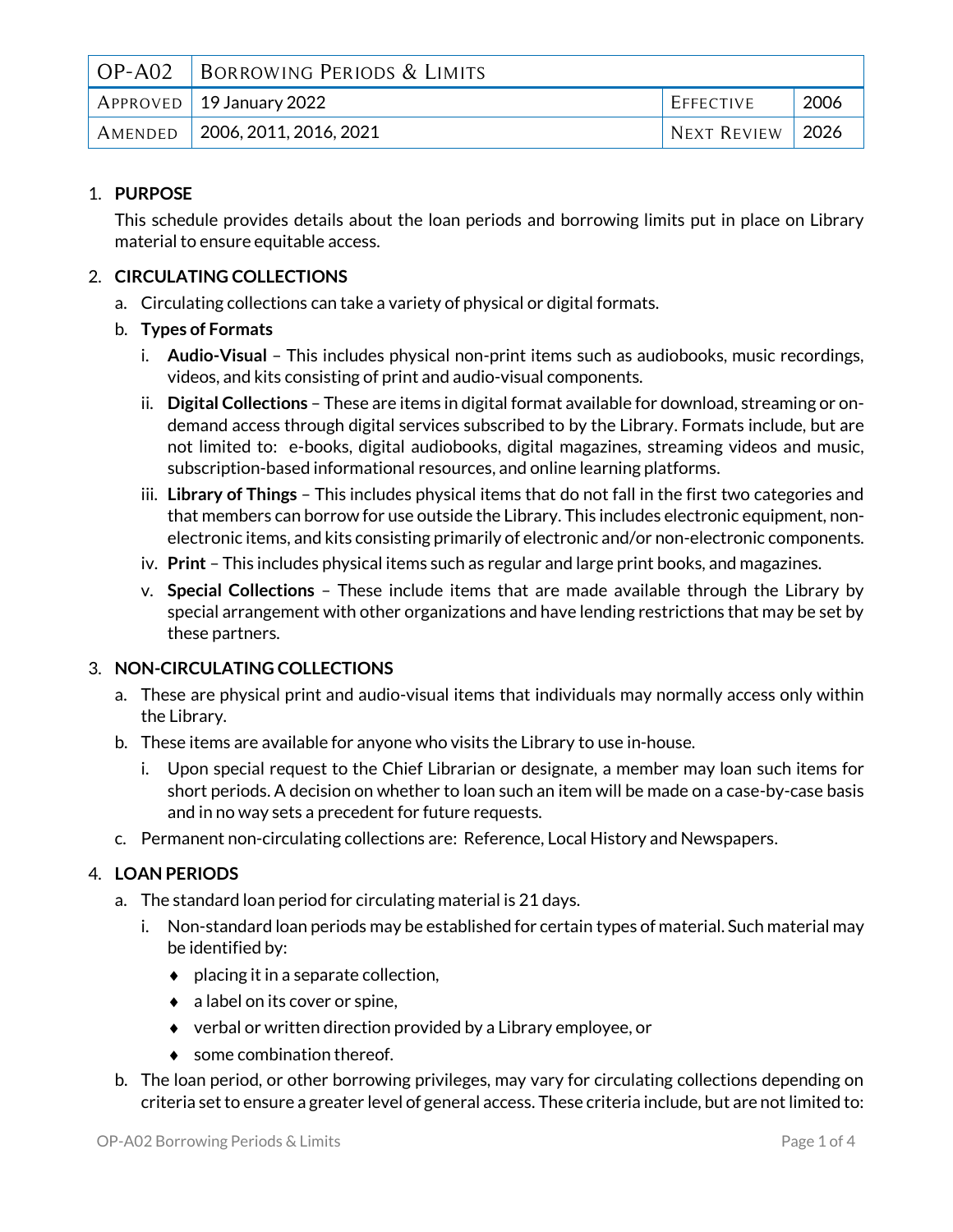| OP-A02 BORROWING PERIODS & LIMITS            |             |             |
|----------------------------------------------|-------------|-------------|
| $\vert$ APPROVED $\vert$ 19 January 2022     | EFFECTIVE   | 2006        |
| $\mid$ Amended $\mid$ 2006, 2011, 2016, 2021 | NEXT REVIEW | $\mid$ 2026 |

- ◆ Recent acquisitions
- $\bullet$  High demand titles, items or topics
- $\bullet$  Items related to a temporary display or new collection
- $\triangleleft$  Access restricted by law
- Format
- c. Loan periods based on material and/or membership type are set out as follows:

| <b>Collection/Member Type</b>      | <b>Loan Period</b>                                                                         |
|------------------------------------|--------------------------------------------------------------------------------------------|
| <b>Circulating Collections</b>     |                                                                                            |
| Regular & Newly Acquired Items     | 21 days                                                                                    |
| High demand items (Rapid Reads)    | 3 or 7 days                                                                                |
| Current magazine issue             | In-house use only                                                                          |
| Library of Things items            | Varies between 3 and 21 days depending on item<br>Not available to BC OneCard members.     |
| Special collections                | Varies based on material and/or item.<br>Not available to BC OneCard members.              |
| Video rated 'Restricted'           | Not available to Juvenile or Young Adult members.                                          |
| <b>Non-Circulating Collections</b> | In-house use only                                                                          |
| <b>Digital Collections</b>         | Varies depending on content provider.<br>Not available to BC OneCard members.              |
| <b>Interlibrary Loans</b>          | Set by lending library.<br>Not available to BC OneCard or 3-month non-resident<br>members. |
| <b>Homebound Member</b>            | 35 days                                                                                    |
| <b>Institutional Member</b>        | Up to 91 days                                                                              |

- d. Members can request extended loan periods for regular items under special circumstances. Library employees will decide on a case-by-case basis whether to extend the loan period.
	- i. BC OneCard members cannot request extended loan periods.

### e. **Public Access Computers**

- i. 2 hours of public access computer time per day is provided to all Library users. Users who are not Library members can get a guest pass at the Information or Welcome Desk.
- ii. Users can purchase additional time on a public access computer depending on availability.
- iii. Idea Lab equipment is not part of the public access computer pool, and is subject to different user criteria and time limits.
	- Idea Lab equipment can only be used by Library members who have received training on how to use the equipment.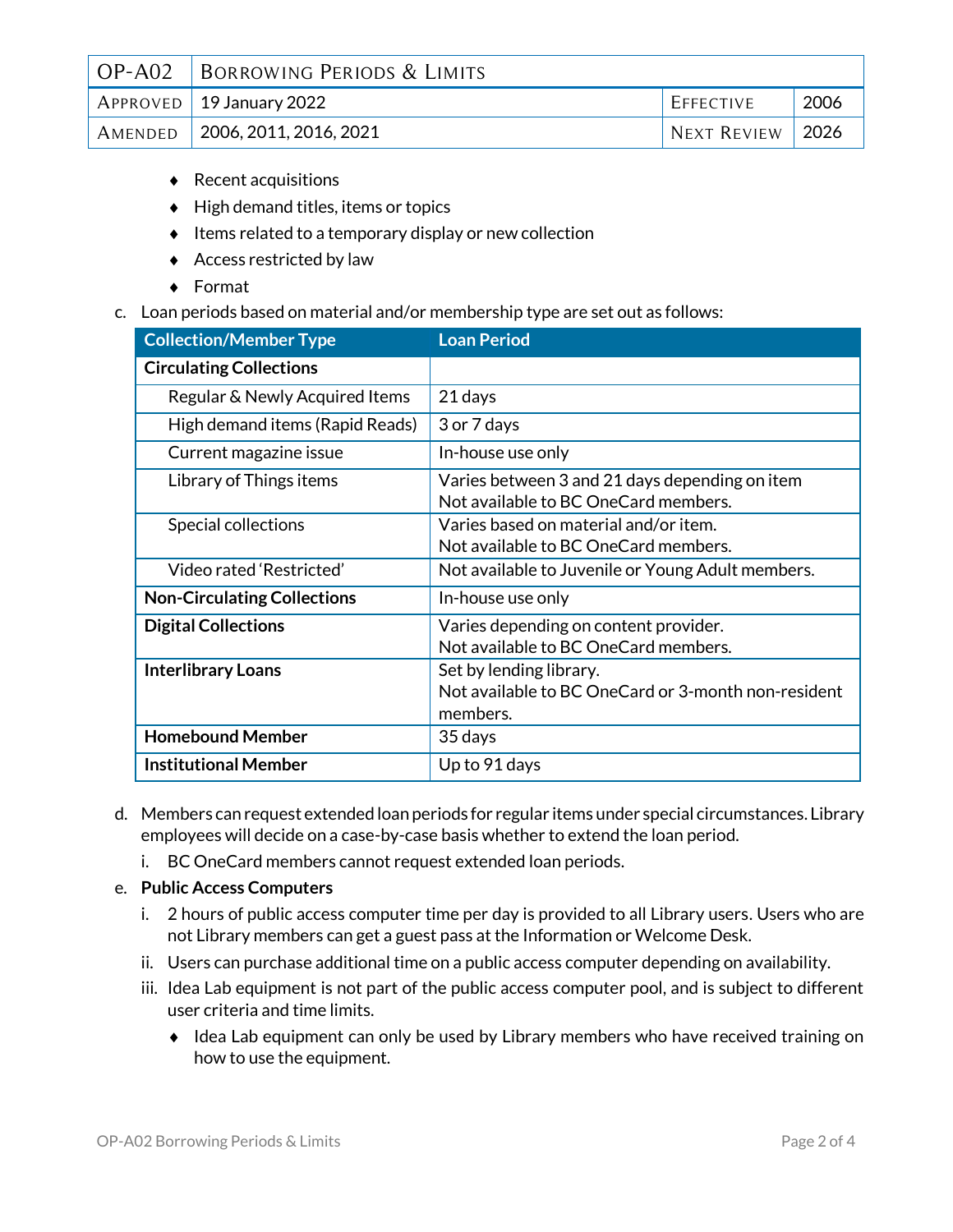| $OP-AO2$ | BORROWING PERIODS & LIMITS                   |             |              |
|----------|----------------------------------------------|-------------|--------------|
|          | $\mid$ Approved $\mid$ 19 January 2022       | EFFECTIVE   | 2006         |
|          | $\mid$ Amended $\mid$ 2006, 2011, 2016, 2021 | NEXT REVIEW | $\vert$ 2026 |

# 5. **BORROWING LIMITS**

a. Members may borrow material from circulating, digital and special collections as follows:

| <b>Member/Collection Type</b>                     | <b>Borrowing Limit</b>                                                                                                |
|---------------------------------------------------|-----------------------------------------------------------------------------------------------------------------------|
| <b>Resident member</b>                            | 40 items                                                                                                              |
| <b>Low Barrier member</b>                         | 2 items                                                                                                               |
| Institutional member                              | 60 items                                                                                                              |
| <b>BC OneCard member</b>                          | 20 items                                                                                                              |
| <b>Non-Resident member</b>                        | 40 items                                                                                                              |
| <b>Digital Collections</b>                        | Set by content provider.<br>Not included in member borrowing limit.<br>Not available to BC OneCard members.           |
| Library of Things & Special<br><b>Collections</b> | Varies based on type of item.<br>Included in regular borrowing limit.<br>Not available to BC OneCard members.         |
| Interlibrary Loan material                        | 10 items<br>Included in regular borrowing limit.<br>Not available to BC OneCard and 3-Month Non-<br>Resident members. |

b. BC OneCard members may only borrow print and audio-visual material that is available in the Library at the time of their visit.

## 6. **REQUEST LIMITS**

- a. Resident and non-resident members may request that circulating material currently on loan, except specially designated material, be held for them upon its return to the Library.
	- i. BC OneCard members cannot place requests for items currently on loan or make interlibrary loan requests.
- b. The Library sets the maximum number of active requests a member may have at any one time to ensure equitable access to material.
- c. Members may place requests on circulating, digital and special collections as follows:

| <b>Collection Type</b>                 | <b>Request Limit</b>                        |
|----------------------------------------|---------------------------------------------|
| <b>Circulating Collections</b>         |                                             |
| Regular material                       | 25 items                                    |
| Newly acquired material                | 25 items                                    |
| High demand items (Rapid Reads)        | No requests allowed.                        |
| <b>Digital Collections</b>             | Set by content provider.                    |
|                                        | Not part of regular material request limit. |
| <b>Library of Things &amp; Special</b> | Varies based on type of item.               |
| <b>Collections</b>                     | Included in regular material request limit. |